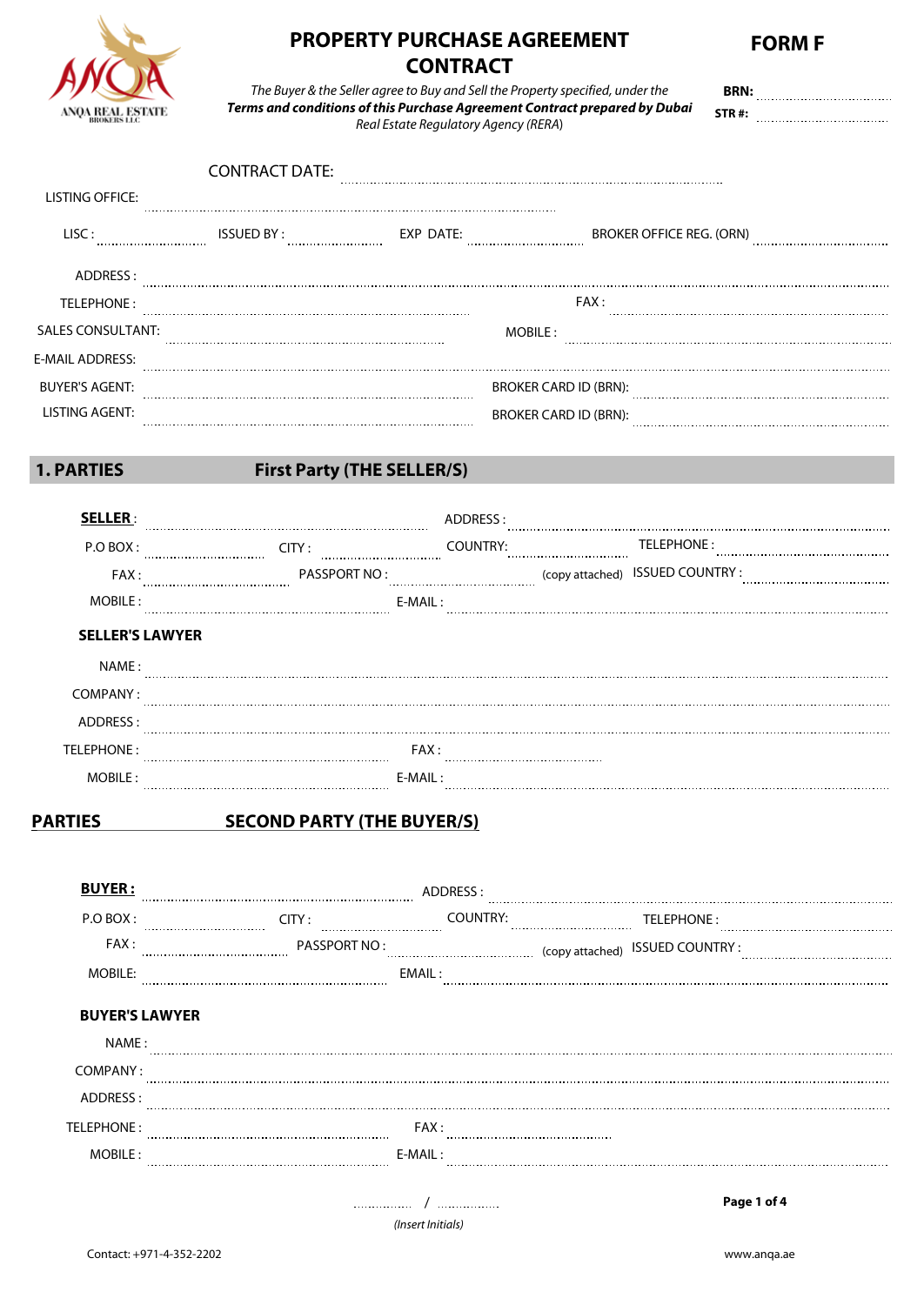

# **PROPERTY PURCHASE AGREEMENT CONTRACT**



*The Buyer & the Seller agree to Buy and Sell the Property specified, under the Terms and conditions of this Purchase Agreement Contract prepared by Dubai Real Estate Regulatory Agency (RERA*)

 **BRN: STR #:**

## **2. PROPERTY**

#### **DETAILS** *(Floor Plan to be attached by Agent & initialed by both the Buyer & the Seller - As Annexure "B" )*

| MASTER DEVELOPER: <b>www.communication.communication.communication</b> Developer: www.communication.communication.communication.com                                                                                                              |                                |           |     |                 |               |
|--------------------------------------------------------------------------------------------------------------------------------------------------------------------------------------------------------------------------------------------------|--------------------------------|-----------|-----|-----------------|---------------|
| DESCRIPTION : APARTMENT UNIT NO: WELL AND THE MAGNIFICATIONS: BEDROOMS: MAGNIFICATION CAR PARK: WELL APARTMENT                                                                                                                                   |                                |           |     |                 |               |
| PLOT NO: <b>With The Contract Contract Contract Contract Contract Contract Contract Contract Contract Contract Contract Contract Contract Contract Contract Contract Contract Contract Contract Contract Contract Contract Contr</b>             |                                |           |     |                 |               |
|                                                                                                                                                                                                                                                  |                                |           |     |                 |               |
| <b>BUILDING NAME:</b>                                                                                                                                                                                                                            |                                |           |     | (LISTING AGENT) |               |
| <b>PRESENT USE:</b>                                                                                                                                                                                                                              |                                |           |     |                 |               |
|                                                                                                                                                                                                                                                  |                                |           |     |                 |               |
| REMOVABLE INCLUSIONS: www.watcherite.com/watch?university.com/watch?university.com/watch?university.com/watch?u                                                                                                                                  |                                |           |     |                 |               |
| <b>MATTERS AFFECTING THE PROPERTY:</b><br>TENANCY:                                                                                                                                                                                               | Not Applicable (N/A) $\bigcap$ |           |     |                 |               |
|                                                                                                                                                                                                                                                  |                                |           |     |                 |               |
| <b>TERMS AND OPTIONS:</b>                                                                                                                                                                                                                        | <b>COMMENCEMENT DATE:</b>      |           |     |                 |               |
| SECURITY DEPOSIT:                                                                                                                                                                                                                                |                                |           |     |                 |               |
| <b>TITLE ENCUMBRANCE:</b>                                                                                                                                                                                                                        |                                |           |     |                 |               |
| <b>MAINTAINANCE FEES:</b>                                                                                                                                                                                                                        |                                |           |     |                 |               |
| OWNER'S ASSOCIATION REGISTRATION NUMBER: <b>CONSECTED TORM "O"</b> DECLARATION ATTACHED YES/NO? O Yes O No                                                                                                                                       |                                |           |     |                 | $\bigcap N/A$ |
| If the property shall be provided as vacant possession at settlement, has the tenant willingly agreed to vacate the property?<br>(Insert YES/NO, if YES, a copy of the Vacating Notice FORM V signed by the tenant & original lease is attached) |                                | $\bigcap$ | YES | <b>NO</b>       |               |

#### **3. FINANCIAL DETAILS**

#### **3.1 PROPERTY PURCHASE PRICE:**

| <b>TOTAL DEPOSIT:</b> | % OF PURCHASE PRICE to be held by listing Agent till Settlement                                                                                          |
|-----------------------|----------------------------------------------------------------------------------------------------------------------------------------------------------|
| INITIAI DEPOSIT:      | upon signing this document, held by Listing Agent, receipt attached                                                                                      |
|                       | (The initial deposit is fully refundable to the Buyer by the Agent within 48 hours if the Price, Terms and Conditions of Sale are not agreed by Seller). |
| BALANCE OF DEPOSIT :  |                                                                                                                                                          |
| DUE BY:               |                                                                                                                                                          |

*(All funds to be held by Listing Agent in accordance with By-Law No. (85) of 2006, Chapter 3, Article(21)). This shall also include a separate cheque for Buyer's Agent fees to be held by the listing Agent in accordance with FORM B. Buyer's Agent cheque is payable to the listing Agent held till completion of transaction on behalf of Buyer's Agent.* 

#### **3.2 FINANCE**

| FINANCE AMOUNT: |  |                      | Has Pre-Finance Approval been obtained? |
|-----------------|--|----------------------|-----------------------------------------|
| FINANCIFR:      |  | Yes $\bigcap$<br>No. | ○ Cash Contract                         |
| FINANCE DATE:   |  |                      | (See Special Conditions Clause )        |

/ **Page 2 of 4**

*(Insert Initials)*

. . . . . . . . . . . . . . .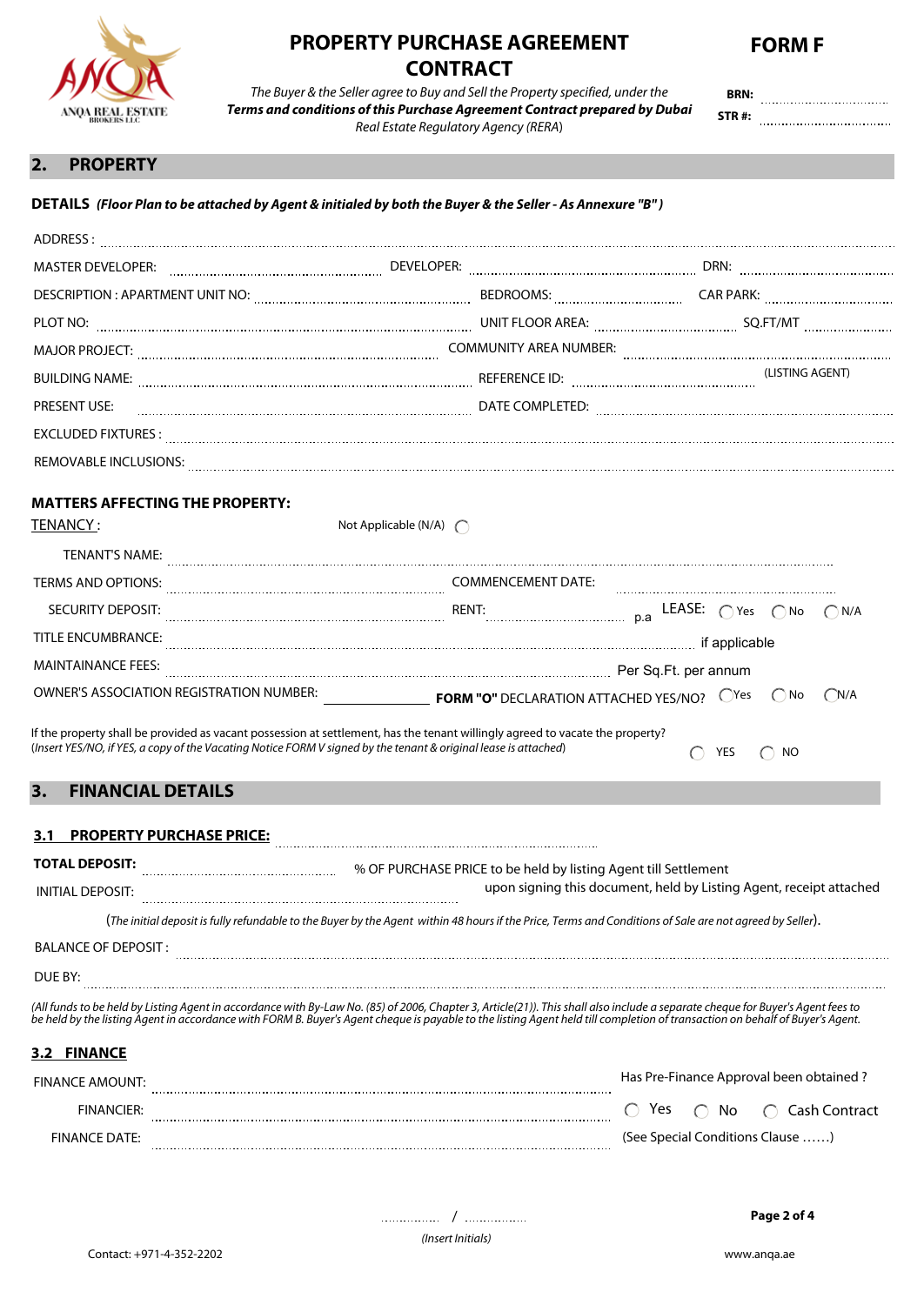

# **PROPERTY PURCHASE AGREEMENT FORM F**

|                                                |                                                                                                                                                                                                                                                                                                                                                                                                                                                                                 | <b>CONTRACT</b>                      |                   |                     |
|------------------------------------------------|---------------------------------------------------------------------------------------------------------------------------------------------------------------------------------------------------------------------------------------------------------------------------------------------------------------------------------------------------------------------------------------------------------------------------------------------------------------------------------|--------------------------------------|-------------------|---------------------|
|                                                | The Buyer & the Seller agree to Buy and Sell the Property specified, under the                                                                                                                                                                                                                                                                                                                                                                                                  |                                      |                   |                     |
|                                                | Terms and conditions of this Purchase Agreement Contract prepared by Dubai                                                                                                                                                                                                                                                                                                                                                                                                      | Real Estate Regulatory Agency (RERA) |                   | STR#:               |
| <b>ADDITIONAL FINANCIAL DETAILS</b><br>3.3     |                                                                                                                                                                                                                                                                                                                                                                                                                                                                                 |                                      |                   |                     |
|                                                | <b>BALANCE OF FUNDS</b> REQUIRED BEFORE SETTLEMENT : <b>MALLANGE ARE A SET ASSESSED AS A SET ASSESS</b> (Excluding costs below)                                                                                                                                                                                                                                                                                                                                                 |                                      |                   |                     |
| TO BE HELD BY LISTING AGENT. DUE BY :          |                                                                                                                                                                                                                                                                                                                                                                                                                                                                                 |                                      |                   |                     |
|                                                | MORTGAGE REGISTRATION WITH DEVELOPER $\bigcirc$ Yes $\bigcirc$ No (Fee payable at transfer by buyer if applicable)                                                                                                                                                                                                                                                                                                                                                              |                                      |                   |                     |
|                                                | MORTGAGE DISCHARGE WITH DEVELOPER $\bigcirc$ Yes $\bigcirc$ No (Fee payable before transfer by seller if applicable)                                                                                                                                                                                                                                                                                                                                                            |                                      |                   |                     |
|                                                | TITLE/PRE-TITLE REGISTRATION FOR THIS PROPERTY HAS BEEN REGISTERED WITH DUBAI LAND DEPARTMENT: $\bigcap$ Yes $\bigcap$ No                                                                                                                                                                                                                                                                                                                                                       |                                      |                   |                     |
|                                                | (Cross out that which does not apply, if the title has been registered and issued, the Title Deed must be produced for Settlement by Seller)                                                                                                                                                                                                                                                                                                                                    |                                      |                   |                     |
|                                                |                                                                                                                                                                                                                                                                                                                                                                                                                                                                                 |                                      |                   |                     |
| 3.4                                            | <b>COMPLETE THIS SECTION FOR BUYER'S TAKE OVER OF DEVELOPER'S PAYMENT PLANS PRIOR HANDOVER.</b>                                                                                                                                                                                                                                                                                                                                                                                 |                                      |                   |                     |
|                                                |                                                                                                                                                                                                                                                                                                                                                                                                                                                                                 |                                      |                   |                     |
|                                                |                                                                                                                                                                                                                                                                                                                                                                                                                                                                                 |                                      |                   |                     |
|                                                | AMOUNT ALREADY PAID BY SELLER TO DEVELOPER:                                                                                                                                                                                                                                                                                                                                                                                                                                     |                                      |                   |                     |
|                                                | (The full payment schedule as per the Original Contract must be attached and signed by Buyer & Seller, A No Objection Certificate (NOC) shall be<br>obtained from the Developer by the Seller in time for settlement and completion of this sale). Please attach as Annexure "A".                                                                                                                                                                                               |                                      |                   |                     |
|                                                | SALE REGISTRATION FEE: 1% OF PURCHASE PRICE PAID TO DUBAI LAND DEPARTMENT PAID BY                                                                                                                                                                                                                                                                                                                                                                                               |                                      | $\bigcap$ Buyer   |                     |
|                                                | SALE REGISTRATION FEE: 1%  OF PURCHASE PRICE PAID TO DUBAI LAND DEPARTMENT PAID  BY<br>(Both amounts shall be paid to Listing Agent upon signing and held till settlement)                                                                                                                                                                                                                                                                                                      |                                      | $\bigcirc$ Seller | (initial) (initial) |
| NO TRANSFER FEES ARE PAYABLE TO ANY DEVELOPER. |                                                                                                                                                                                                                                                                                                                                                                                                                                                                                 |                                      |                   |                     |
| <b>BALANCE OF FUNDS FROM BUYER:</b>            |                                                                                                                                                                                                                                                                                                                                                                                                                                                                                 |                                      |                   |                     |
| DUE BY:                                        |                                                                                                                                                                                                                                                                                                                                                                                                                                                                                 |                                      |                   | (insert date)       |
| HELD PENDING SETTLEMENT BY:                    |                                                                                                                                                                                                                                                                                                                                                                                                                                                                                 |                                      |                   |                     |
|                                                | (Note: The Buyer must ensure all deposited funds are cleared and available for transfer within 7 days prior to the settlement/transfer date)                                                                                                                                                                                                                                                                                                                                    |                                      |                   |                     |
| <b>DEVELOPER'S PAYMENT TERMS</b>               |                                                                                                                                                                                                                                                                                                                                                                                                                                                                                 | <b>TOTAL OUTSTANDING:</b>            |                   |                     |
|                                                | Buyer's takeover Continuance of Developer's Terms of Payment for the property is as agreed in Special Condition<br>and initialed by the Buyerand Seller and forming part of this agreement.                                                                                                                                                                                                                                                                                     |                                      |                   |                     |
| CLAUSE:                                        |                                                                                                                                                                                                                                                                                                                                                                                                                                                                                 |                                      |                   |                     |
|                                                | ESTIMATED COMPLETION OF BUILDING BY DEVELOPER AND HANDOVER                                                                                                                                                                                                                                                                                                                                                                                                                      | DATE:                                |                   |                     |
| TRUST ACCOUNT NUMBER :                         |                                                                                                                                                                                                                                                                                                                                                                                                                                                                                 |                                      |                   |                     |
| <b>AGENT/BROKER FEES</b><br>4.                 |                                                                                                                                                                                                                                                                                                                                                                                                                                                                                 |                                      |                   |                     |
|                                                |                                                                                                                                                                                                                                                                                                                                                                                                                                                                                 |                                      |                   |                     |
|                                                | THE SELLER AGREES TO PAY AN AGENT/BROKER FEE OF : CONCORDING THE SOLUTION Of the property purchase price as per FORM A.                                                                                                                                                                                                                                                                                                                                                         |                                      |                   |                     |
|                                                | Both the Buyer and the Seller agree the above Agent/Broker fees shall be deducted from the deposit monies held by the Listing Agent and only payable when settlement<br>has been effected and the property transfer is completed. Failure of an Agent / Broker to adhere to this Clause shall be deemed as a breach of Code of Ethics.<br>The Buyer/Seller/Listing Agent/Buyer's Agent shall have access to RERA Dispute Resolution under By-Law No (85) of 2006 if in dispute. |                                      |                   |                     |

/ **Page 3 of 4**